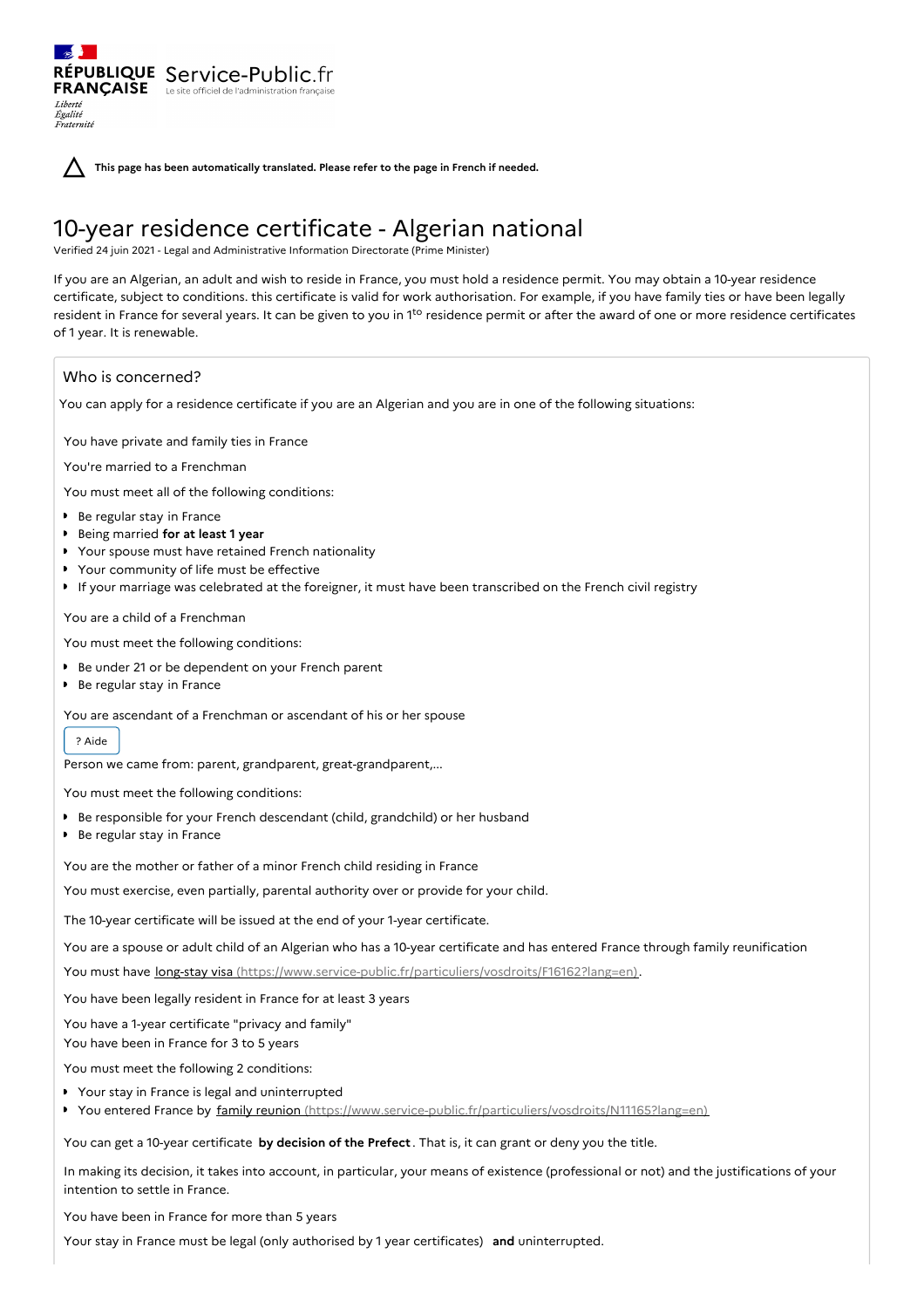You have a 1 year certificate "visitor, employee, trader, artisan, professional, temporary worker, scientist or artistic and cultural profession"

You have been in France for 3 to 10 years

If your stay in France has been legal and uninterrupted, you can get a 10-year certificate **by decision of the Prefect** . That is, it can grant or deny you the title.

In making its decision, it takes into account your means of existence (professional or not) and the evidence of your intention to settle in France.

You have been in France for more than 10 years

You must not have held a Certificate of Residence or student.

You have another residence permit since

You justify usually residing in France at the latest since the age of 10.

You have an accident at work or occupational disease pension

You receive a accident at work or occupational illness pension

You must meet all of the following conditions:

- Your permanent disability rate is at least 20%
- Your pension is paid by a French agency
- You are a regular resident and have a long-stay visa.

You are entitled to an Algerian death annuity for accident at work or occupational disease

You must meet these 2 conditions:

- Your pension is paid by a French agency
- You legally resident and you hold a long-stay visa [\(https://www.service-public.fr/particuliers/vosdroits/F16162?lang=en\)](https://www.service-public.fr/particuliers/vosdroits/F16162?lang=en)  $\blacktriangleright$

**FYI**: under certain conditions, a 10-year residence card may also be issued to you if you enjoy international protection (*refugee*) [\(https://www.service-public.fr/particuliers/vosdroits/F15401?lang=en\),](https://www.service-public.fr/particuliers/vosdroits/F2689?lang=en) subsidiary protection (https://www.servicepublic.fr/particuliers/vosdroits/F2689?lang=en)) or if you have been victim of trafficking in human beings or procuring [\(https://www.service-public.fr/particuliers/vosdroits/F32257?lang=en\).](https://www.service-public.fr/particuliers/vosdroits/F32257?lang=en)

## Certificate Request

You must submit your application for a residence certificate to the prefecture (or sub-prefecture) of your home: find out more on the prefecture's website.

General case

Who shall I contact Specify your city or postcode The choice of a municipality in the suggestion list will automatically trigger an update of the content

- Prefecture E [\(http://www.interieur.gouv.fr/Le-ministere/Prefectures\)](http://www.interieur.gouv.fr/Le-ministere/Prefectures)
- Subprefecture [\(http://www.interieur.gouv.fr/Le-ministere/Prefectures\)](http://www.interieur.gouv.fr/Le-ministere/Prefectures)

**Warning :** it is not possible to do the paperwork in some sub-prefectures. Find out more on your prefecture's website.

#### In Paris

Who shall I contact

Paris Police Prefecture - Service des titles de séjour \_ d' [\(https://www.prefecturedepolice.interieur.gouv.fr/demarches/titres-de-sejour](https://www.prefecturedepolice.interieur.gouv.fr/demarches/titres-de-sejour-nous-contacter)nous-contacter)

Parts to supply

In all cases, you must submit the following documents:

- Visa or residence permit proving that you are regular stay in France
- Passport (pages on marital status, validity dates and entry stamps)
- Certificate of domicile less than 3 months old [\(https://www.service-public.fr/particuliers/vosdroits/F33052?lang=en\)](https://www.service-public.fr/particuliers/vosdroits/F33052?lang=en)
- 3 *identity photos* [\(https://www.service-public.fr/particuliers/vosdroits/F10619?lang=en\)](https://www.service-public.fr/particuliers/vosdroits/F10619?lang=en).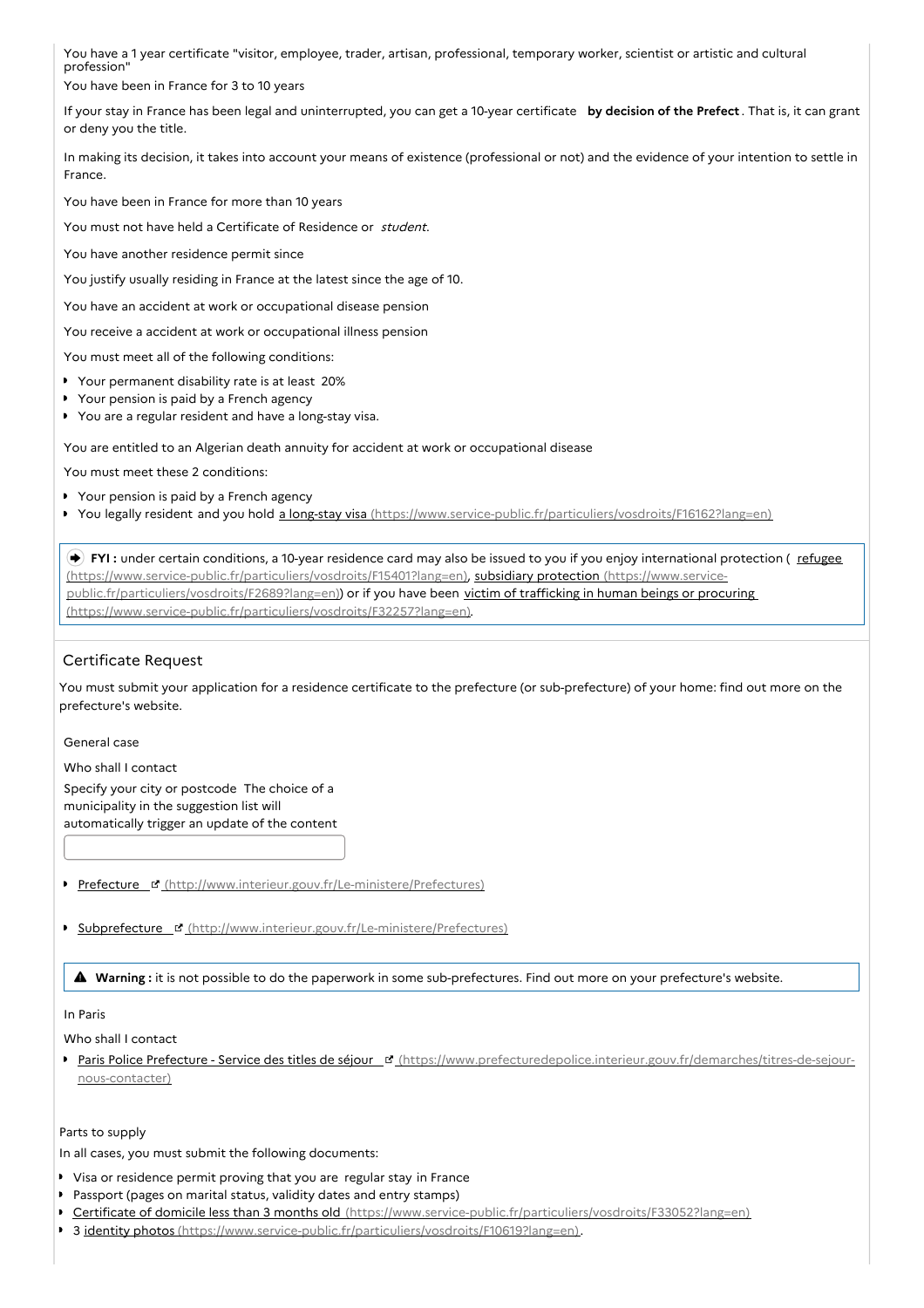- Birth certificate (full copy or extract with filiation) ٠
- If you are married: marriage certificate (full copy or extract with filiation) + declaration of non-polygamy if you are a national of a State which authorises it
- If you have children: birth certificate (full copy or extract with filiation) of each child

**FYI** : civil registration documents must be accompanied by their translation into French by a certified interpreter [\(https://www.service-public.fr/particuliers/vosdroits/F12956?lang=en\).](https://www.service-public.fr/particuliers/vosdroits/F12956?lang=en)

Depending on the reason for requesting the certificate, you must also provide other documents. For example, if you apply for a residence certificate as a spouse of a Frenchman, you must produce the documents proving your marriage to a Frenchman and your common life for at least 1 year.

While waiting for your folder's statement, you receive a reclaimed [\(https://www.service-public.fr/particuliers/vosdroits/F15763?lang=en\)](https://www.service-public.fr/particuliers/vosdroits/F15763?lang=en).

#### Medical

1<sup>re</sup> issuing a residence certificate gives rise to a compulsory medical examination. You are called by the management of the Ofii from your home.

The medical examination shall be carried out by an Ofii doctor or approved by Ofii.

Cost

The 10-year residence certificate is issued free of charge.

#### Certificate Delivery

The card is given to you by the prefecture or sub-prefecture of your home (depending on the place where your application is submitted).

## Certificate validity period

Your 10-year residence certificate is no longer valid if you are away **more than 3 consecutive years** France (unless the administration agrees to an extension of this absence).

## Renewal

You must apply for the renewal of your residence certificate at the prefecture or sub-prefecture of your home, **within 2 months** before its expiry date. Check your prefecture's website for appointments several months in advance.

You must submit the following documents:

- Certificate of residence due
- Passport (pages on marital status, validity dates and entry stamps)
- Certificate of domicile less than 3 months old [\(https://www.service-public.fr/particuliers/vosdroits/F33052?lang=en\)](https://www.service-public.fr/particuliers/vosdroits/F33052?lang=en)
- 3 *identity photos [\(https://www.service-public.fr/particuliers/vosdroits/F10619?lang=en\)](https://www.service-public.fr/particuliers/vosdroits/F10619?lang=en)*
- Birth certificate (full copy or extract with filiation)
- If you are married: marriage certificate (full copy or extract with filiation) + declaration of non-polygamy if you are a national of a State which authorises it
- If you have children: birth certificate (full copy or extract with filiation) of each child

**FYI** : civil registration documents must be accompanied by their translation into French by a certified interpreter [\(https://www.service-public.fr/particuliers/vosdroits/F12956?lang=en\).](https://www.service-public.fr/particuliers/vosdroits/F12956?lang=en)

While waiting for your folder's statement, you receive a reclaimed [\(https://www.service-public.fr/particuliers/vosdroits/F15763?lang=en\)](https://www.service-public.fr/particuliers/vosdroits/F15763?lang=en).

If you file your application after the deadline, except in cases of force majeure or presentation of a valid visa, you will have to pay a visa fee to regularise €180.

You must pay this visa fee by tax stamps [\(https://www.service-public.fr/particuliers/vosdroits/F33071?lang=en\)](https://www.service-public.fr/particuliers/vosdroits/F33071?lang=en).

General case

Who shall I contact

Specify your city or postcode The choice of a municipality in the suggestion list will automatically trigger an update of the content

| Prefecture F (http://www.interieur.gouv.fr/Le-ministere/Prefectures) |  |  |  |  |  |  |
|----------------------------------------------------------------------|--|--|--|--|--|--|
|                                                                      |  |  |  |  |  |  |

Subprefecture [\(http://www.interieur.gouv.fr/Le-ministere/Prefectures\)](http://www.interieur.gouv.fr/Le-ministere/Prefectures)